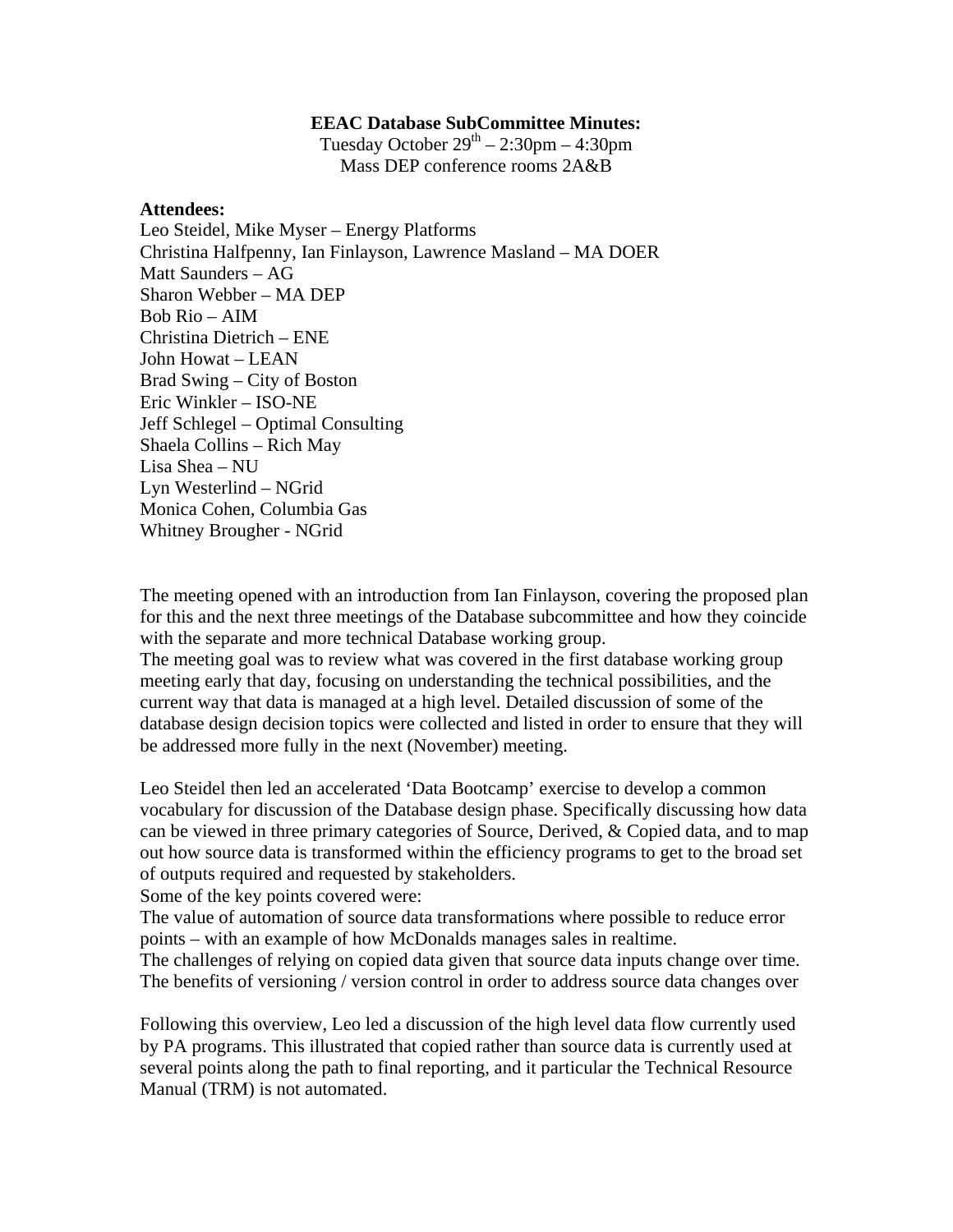Brad Swing asked the group what primary problem the statewide database should address. There was a group discussion to define the problem, focusing on energy efficiency savings, benefits and costs.

Comments from the PAs included:

National Grid – has a largely automated tracking system, which is also their work management system. It has a significant degree of versioning and automation because they viewed this is necessary as they operate different but related programs in different states. With this approach the customer incentive can be calculated directly from the tracking system

NSTAR – Their tracking system has savings calculations but not benefits.

Columbia Gas and Leo noted that there is a delay in any official reporting because the financial system for a PA has to be closed before the EE reporting can be run and savings can be 'counted' in the appropriate quarter.

It was acknowledged that a number of the smaller PAs use sophisticated excel tools as their tracking system, and that this approach is appropriate particularly where only a small number of people working on the spreadsheet. Leo suggested that a statewide database could be designed to provide tools and dashboard services to the PAs to enhance their ability to track program progress.

Discussion returned to the possibility of automating the TRM calculations that are now run in multiple PA spreadsheets. The TRM expert is recognized as being Kim Crossman. Within the TRM – simple unitary measures require relatively simple calculations based on deemed savings values. At the next level in the TRM – some measure calculations need additional data inputs such as climate values etc for the screening of some measures. Concern was raised about the limited ability to automate custom projects which often depend on a custom site specific engineering study.

If you can build more complex calculations, you can get more custom measures moving into measured savings.

It was noted that there are two versions of the TRM maintained a Plan version – based on the DPU plan and a Report version – based on program implementation.

Discussion moved to Performance verification and privacy issues. For Optimal or others to verify the performance of custom measures, PAs typically provide a project file with study results but with redacted data to protect customer privacy.

Leo presented some database design options to address concerns around privacy: It was a common expectation that all data will reside in the cloud, rather than on any entities specific server. Rather than one commonly shared database, systems can be built with clearly separate spaces with controlled access, for example a PA specific space, a common PA space for merging statewide data, then linked to a 'public' space with